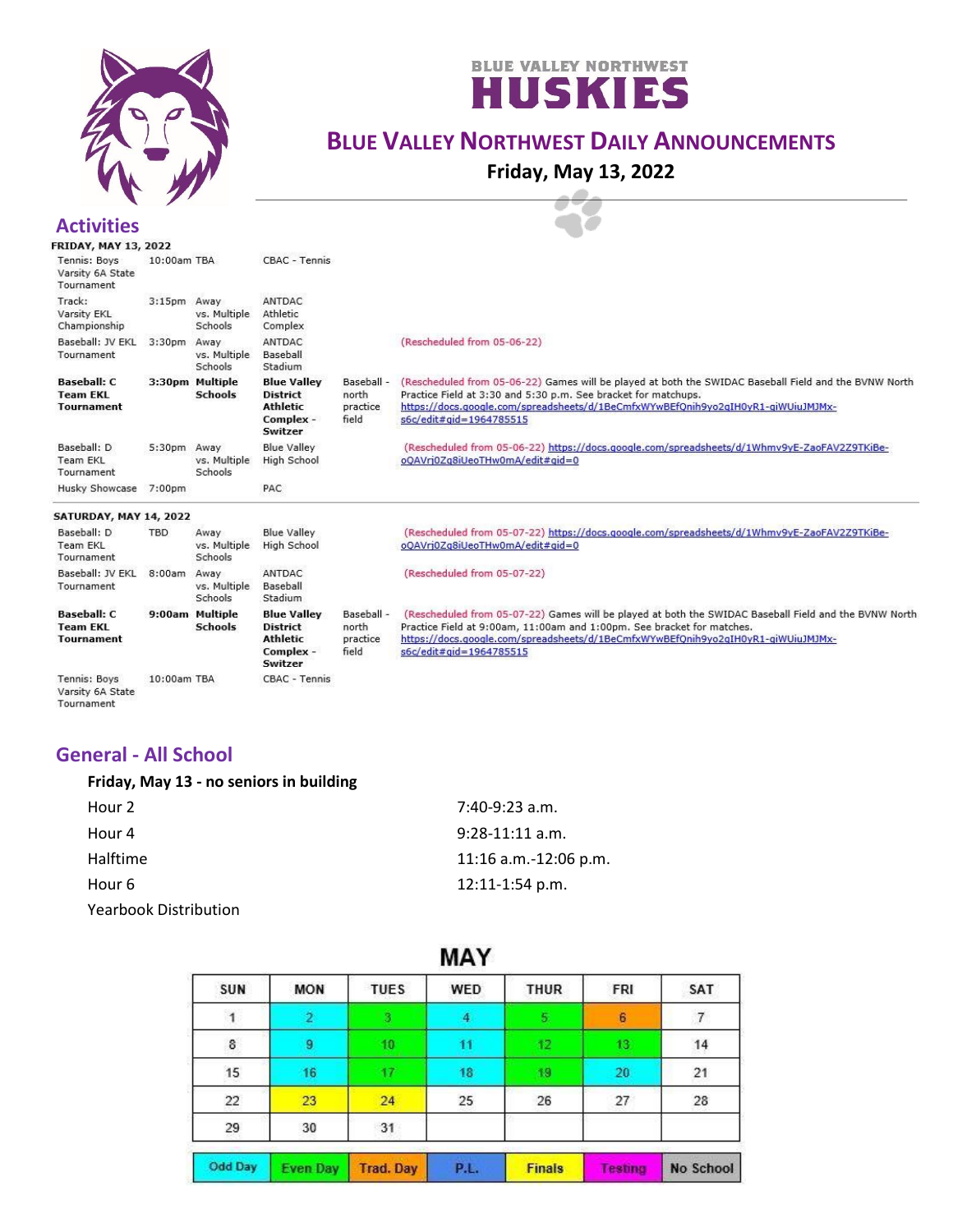**YEARBOOK INFORMATION:** You must have a photo ID in order to pick up your yearbook **TODAY**. You can use your phone and have StudentVue pulled up for your ID. Just have some form of photo ID ready to go for a smooth distribution.

If you find you did not order a yearbook, we will sell the few extras we might have to seniors at the senior picnic on May 13 for \$50 in cash. It must be cash only. NO CHECKS. NO VENMO. NO CARDS. JUST CASH. After that we will sell any leftover books, if there are any, on a first come, first served basis on Friday afternoon to non-seniors.

If you are absent Friday for yearbook distribution, you can pick up your yearbook after school ONLY beginning Monday, May 16 in room 901. We will continue to sell any extra books for \$50 in cash until they run out after school only in room 901. *-- Jim McCrossen*



**Graduation announcements are IN** and should be picked up by senior students ASAP. Please come to the counseling / student services office to receive them.



Check **Lost & Found in the Student Office**. There are over 50 jackets, sweatshirts, shoes, hats, and water bottles. All items remaining will be donated to charity in May.

### **Counseling**

**Meetings**

Chess Club meets Tuesdays, 3-4pm in Room 708.

#### $\bullet$ **Congratulations**

Please join me in congratulating the newspaper and yearbook students for claiming the Kansas 6A state journalism title for the second year in a row. Below are the BVNW students who placed this weekend at KU: *--Jim McCrossen*

Individual state champions: Megan Yates, copyediting Kylie Hess, yearbook copywriting Julia Moser (x2), infographic design AND news page design

Second place: Laura Benteman, academic photo Sabrina San Agustin, advertising design